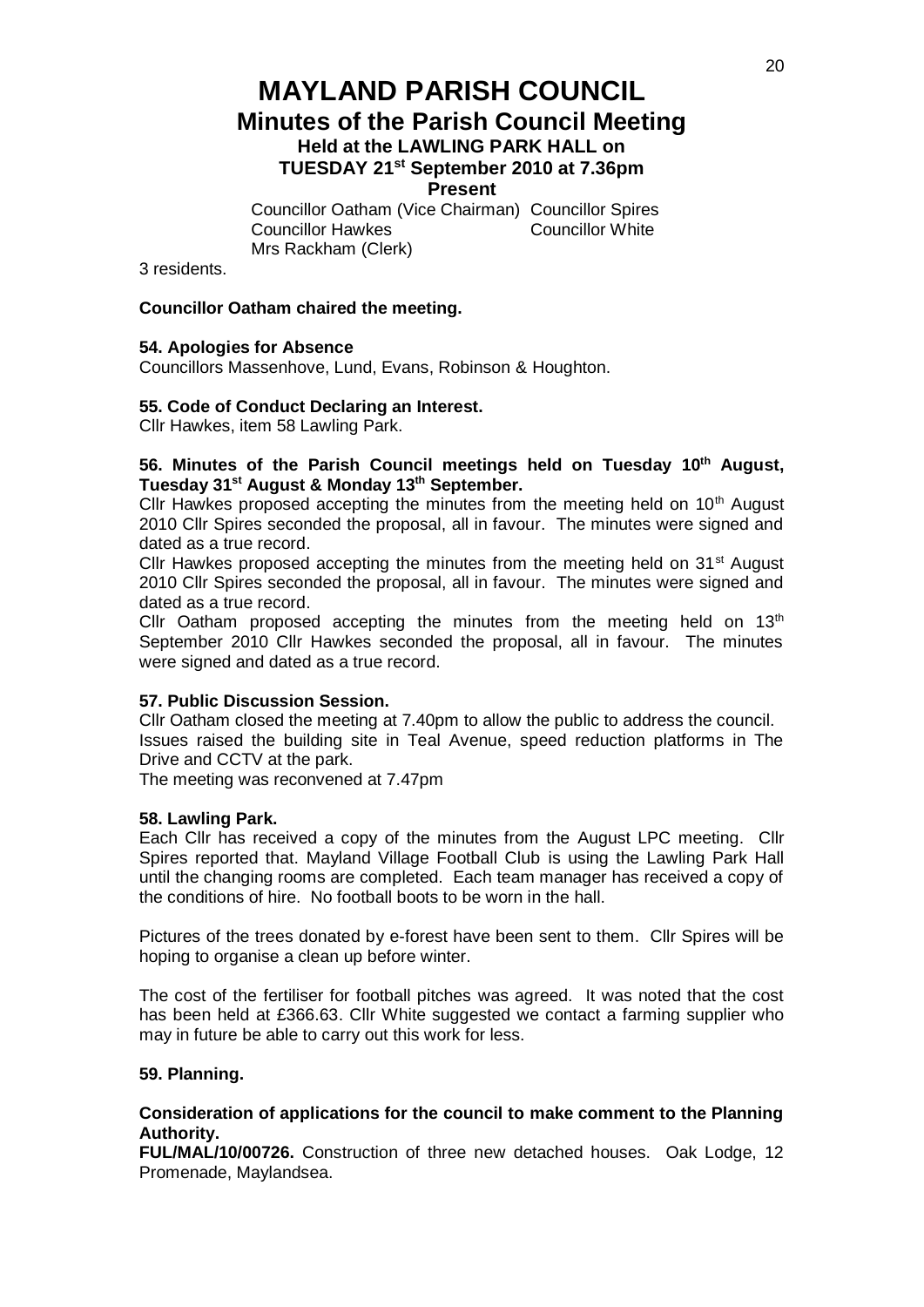4 Objections for the following reasons: Impact on residential amenity, overlooking, overshadowing, noise disturbance. Access and provision of car parking, contrary to policies of the Adopted Maldon District Replacement Local Plan.

**FUL/MAL/10/00775.** Demolish existing two storey residential dwelling and construct two 2 storey residential dwellings within their own boundaries. 4 Wembley Avenue, Mayland.

3 Objections. 1 Support. The Objections stand for the following reasons: Impact on residential amenity, overlooking, overshadowing, noise disturbance. Access and provision of car parking, contrary to policies of the Adopted Maldon District Replacement Local Plan

# **Planning Decisions made by the Planning Authority.**

**FUL/MAL/10/00409.** One bedroom bungalow 51 Imperial Avenue Mayland Essex CM3 6AJ

Refused.

**ECC/MAL/10/00627.**Construction of 6 additional staff car parking spaces one to be a disabled space situated to the north of the school. Mayland Primary School Katonia Avenue Mayland Essex

No objections from Maldon District Council.

Approved by Essex County Council.

**FUL/MAL/10/00552.** Single storey rear extension and alterations to public house. Conversion of first floor to motel (5 beds) and 2 no. one bedroom flats. Erection of 2 no. two bedroom flats at rear with associated parking and amenity spaces. Hardy's 36 Imperial Avenue Mayland Essex Refused

**OUT/MAL/09/00802.** Outline planning application for two dwellings. Land Rear Of 14 Mayland Green Mayland Essex Reused.

# **60. Highways.**

Cllrs reported the footpath in Wembley Avenue was damaged. The platforms in The Drive had raised securing bolts. **Clerk** to action.

ECC. Temporary prohibition of use. Footpath 11. Mayland noted.

Traffic Calming in The Drive. ECC Highways are waiting for the results of noise and vibration tests.

# **61. Parks & Open Spaces.**

Cherry Alley Play Area Trees. Cllr Oatham reported that none of the trees of concern to the resident belong to the Parish Council and that they were in a good condition.

# **62 Village Environment**

Lighting, Vandalism & Sea Wall.

Lighting. Nothing to report.

Vandalism. One of our new locks had been filled with super glue.

Sea Wall. Cllr White reported that most of the sea wall abutting White's Farm is being cleared. The only section that is not is the section that was let go previously. Photo Competition. Following a discussion it was agreed to add this to the October agenda. **Clerk** to action. **Cllr Hawkes** has agreed to ask local business for a prize donation.

Broadband coverage. The form from EALC was completed. **Clerk** to action.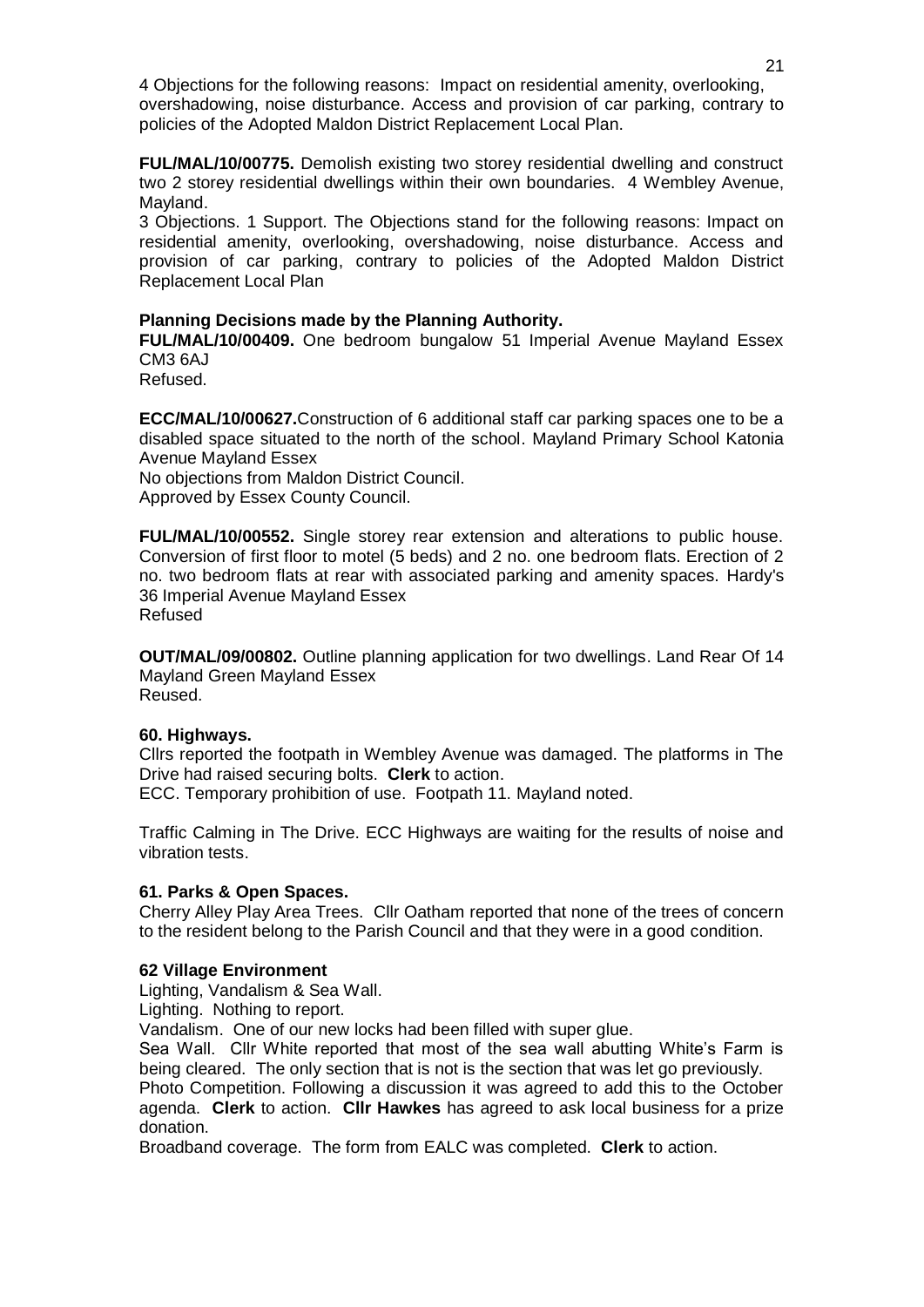Neighbourhood watch. It was suggested that MDC run an advertisement in the Maylands Mayl to discover if residents are interested in such a scheme. Also try the M & B Clerk to action.

Path Esplanade to Imperial: Nothing to report.

SMP Response. The consultation period has finished but the results have not been published. It was agreed that the **Clerk** will contact D.Cllr Anthony Cussen and request an update.

#### **63. Councillors Report**

Unfortunately none of the Cllr was available for this meeting to report on the items below.

Turncole Windfarm meeting report DHGPC Report. Armed forces day report.

#### **64. Finance.**

It was reported that we were unable to hold a separate finance meeting. All cheques were signed and agreed. Cllr Spires proposed accepting all the payments and receipts received at this meeting and listed below. Cllr Hawkes seconded the proposal. All in favour, motion carried.

#### **Payments.**

| 21 Sep 10 | M S J Garwood                                                | Grass cutting                                           | 1734.66  |
|-----------|--------------------------------------------------------------|---------------------------------------------------------|----------|
|           |                                                              | #Lawling park hall                                      |          |
| 21 Sep 10 | C J Bardwell Ltd                                             | extension                                               | 33717.21 |
| 21 Sep 10 | <b>Maldon District Council</b>                               | Dog bin & Litter picker                                 | 248.51   |
| 21 Sep 10 | Ernest Dow & Sons Ltd                                        | Head for brushcutter                                    | 36.00    |
| 21 Sep 10 | A & J Lighting Solutions                                     | <b>Tennis Court Lighting</b><br><b>Street Lighting</b>  | 36.27    |
| 21 Sep 10 | A & J Lighting Solutions                                     | maintenance<br>Measure tape for pitch                   | 41.20    |
| 21 Sep 10 | Cummins & Jennings                                           | marking<br>BBQ food for youth                           | 74.03    |
| 21 Sep 10 | <b>Maldon District Council</b>                               | evening<br>Insurance fee LPH                            | 84.30    |
| 21 Sep 10 | Aon Ltd                                                      | extension<br>Repairs to gates and                       | 398.46   |
| 21 Sep 10 | <b>All Metal Services</b>                                    | container<br>Deposit refund less                        | 250.00   |
| 21 Sep 10 | NHS Mid Essex                                                | cleaning                                                | 40.00    |
| 21 Sep 10 | <b>NHS Mid Essex</b>                                         | Refund 3rd day hire costs                               | 42.00    |
| 21 Sep 10 | Mr G Roper MADCC<br><b>Reliable Fire Protection Services</b> | Refund deposit for 5th Sept<br>Annual fire extinguisher | 50.00    |
| 21 Sep 10 | Ltd<br><b>Reliable Fire Protection Services</b>              | service                                                 | 42.07    |
| 21 Sep 10 | Ltd                                                          | Annual fire service LPH                                 | 42.07    |
| 21 Sep 10 | A & J Lighting Solutions                                     | A. Maintenance repairs                                  | 194.17   |
| 21 Sep 10 | Mrs J Rackham                                                | Symantec Norton renewal                                 | 64.99    |
| 24 Sep 10 | Mr D Hawkes                                                  | Salary                                                  | 297.16   |
| 24 Sep 10 | Mrs J Rackham                                                | Salary                                                  | 893.74   |
| 24 Sep 10 | Mrs C Serjeant                                               | Salary                                                  | 136.85   |
| 24 Sep 10 | Mr T Blowers                                                 | Salary                                                  | 214.00   |
| 30 Sep 10 | <b>Revenue &amp; Customs</b>                                 | Tax & Ni                                                | 889.44   |

#### **Receipts Inc, interest payments**

| 7 Jun 10 | Int | Barclays Bank | Int $8$ Mar - $6$ Jun | 4.70 |
|----------|-----|---------------|-----------------------|------|
| 7 Jun 10 | Int | Barclays Bank | Int $8$ Mar - $6$ Jun | 0.06 |